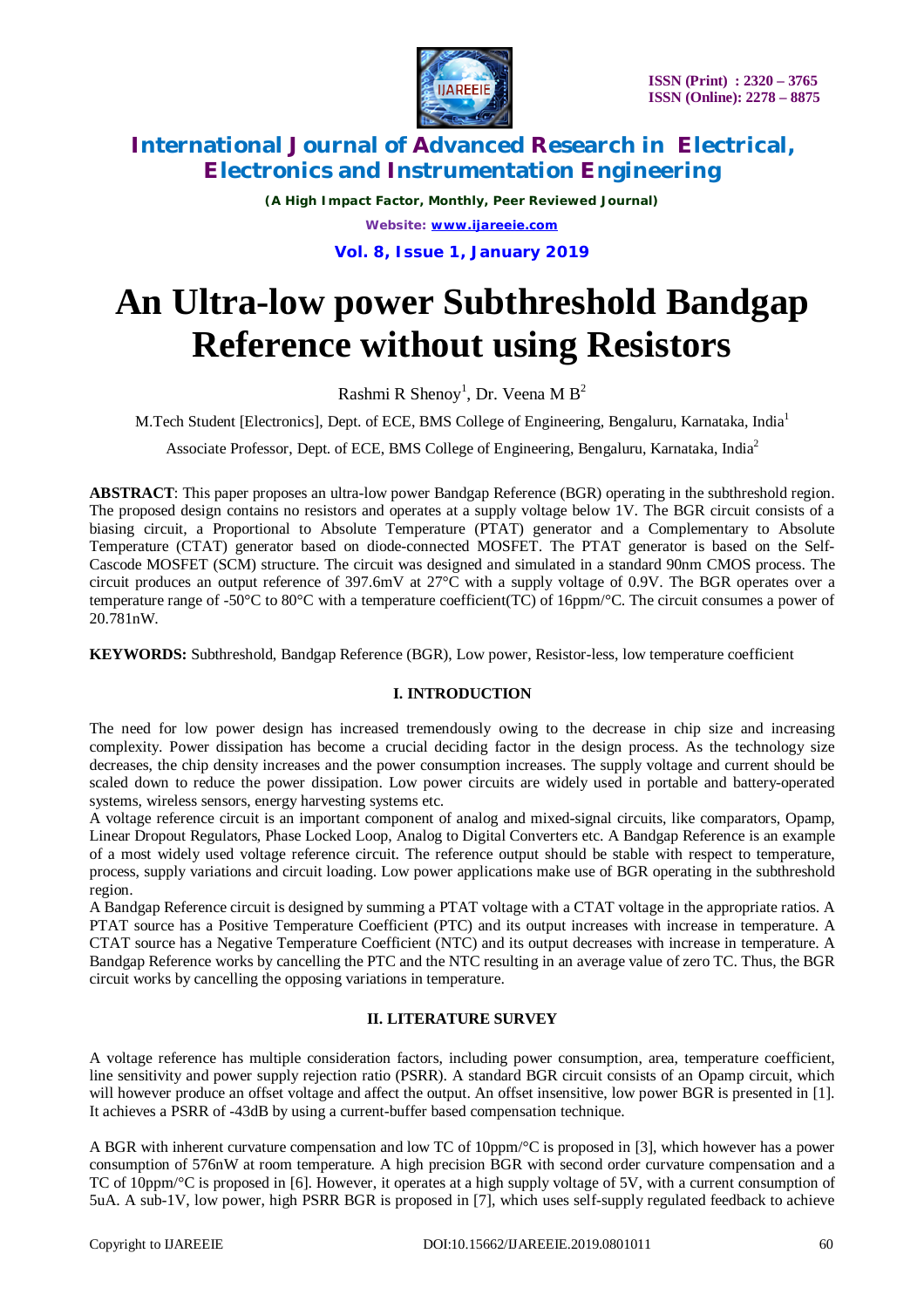

*(A High Impact Factor, Monthly, Peer Reviewed Journal)*

*Website: [www.ijareeie.com](http://www.ijareeie.com)*

### **Vol. 8, Issue 1, January 2019**

better Line sensitivity. An all-in-one bandgap voltage and current reference is proposed in [8] with a low power consumption of 9.3nW. However, the current reference has a high TC of 283 ppm/°C as opposed to voltage reference TC of 26 ppm/°C.

Resistors are normally used in BGRs to generate the bias current and set the operating point, and to control the temperature coefficient of the output voltage. However, large resistors must be used to achieve a low bias current in the order of nano-amperes. This leads to increased power dissipation, noise and chip area. Hence resistor-less BGRs are preferred for ultra-low power applications. A resistor-less BGR with improved PTAT generator is proposed in [2], which adds two Bipolar Junction Transistors (BJT) in the input stage to improve the TC. A sub-1V low power BGR based on SCM is proposed in [4], which uses a nano-ampere current reference circuit and has a low TC of 13 ppm/°C. In [5], a temperature compensated, self-biased reference with native NMOS is proposed, which has a TC of 105 ppm/°C. A MOSFET-only BGR with TC of 34ppm/°C is proposed in [9]. A picowatt, subthreshold voltage reference based on SCM is proposed in [10].

This paper proposes a sub-1V low power BGR based on the SCM structure. The circuit consists of no resistors and a single Bipolar Junction Transistor (BJT) in the biasing circuit, thereby reducing power dissipation and area.

#### **III. METHODOLOGY**

A transistor is said to operate in the subthreshold or weak inversion region when its Gate-to-Source voltage  $V_{GS}$  is less than the Threshold voltage  $V_{TH}$ . The corresponding current between the source and drain terminals is called the subthreshold drain current or the subthreshold leakage current. This region of operation is widely used in design of low power analog circuits, unlike in digital circuits where it is considered an off state.

The current in a MOSFET mainly consists of two components: drift current and diffusion current. The drift current mainly flows in the strong inversion region, due to the lateral electric field. In the subthreshold region, the current flow is due to the diffusion of minority charge carriers. The subthreshold current has an exponential dependence on  $V_{GS}$ . The drain current of a MOSFET in subthreshold region is given by

$$
I_D = \mu C_{ox} K(\eta - 1) V_T^2 \exp\left(\frac{V_{GS} - V_{TH}}{\eta V_T}\right) \left(1 - \exp\left(-\frac{V_{DS}}{V_T}\right)\right)
$$

where K is the aspect ratio of the MOSFET,  $\mu$  is the carrier mobility, Cox is the gate-oxide capacitance,  $V_T = kT/q$  is the thermal voltage,  $(K$  is the Boltzmann constant, T is the absolute temperature, and q is the electron charge) and  $\eta$  is the subthreshold slope factor.

For  $V_{DS} > 4V_T$ , the last term becomes nearly equal to 1. The current  $I_D$  is almost independent of  $V_{DS}$ , and is given by

$$
I_D = \mu C_{ox} K(\eta - 1) V_T^2 exp\left(\frac{V_{GS} - V_{TH}}{\eta V_T}\right)
$$

The value of slope factor  $\eta$  is given by

$$
\eta = 1 + \left(\frac{C_D}{C_{ox}}\right)
$$

where  $C_D$  and  $C_{OX}$  are the depletion-layer and gate-oxide capacitances respectively.

$$
\eta = 1 + \left(\frac{c_D}{c_{ox}}\right)
$$
 and  $\eta = 1 + \left(\frac{c_D}{c_{ox}}\right)$ 

where  $\epsilon_{\text{M}}$  and  $\epsilon_{\text{W}}$  denote the dielectric constants of silicon and oxide respectively, W<sub>d</sub> is the width of the depletion layer and  $t_{ox}$  is the thickness of the gate-oxide layer. The value of  $\mathbb{I}$  lies between 1 to 2, depending on the process and biasing.

The block diagram of a generic BGR circuit is shown in Fig. 1. The BGR circuit consists of a biasing circuit, a PTAT generator, a CTAT generator and a summing block. The biasing circuit provides the necessary voltage/current bias and helps in establishing the operating point. The PTAT generator produces a PTAT voltage, which is then summed with the CTAT voltage from the CTAT generator in the appropriate ratio. This results in a low TC output voltage, which is independent of temperature variations.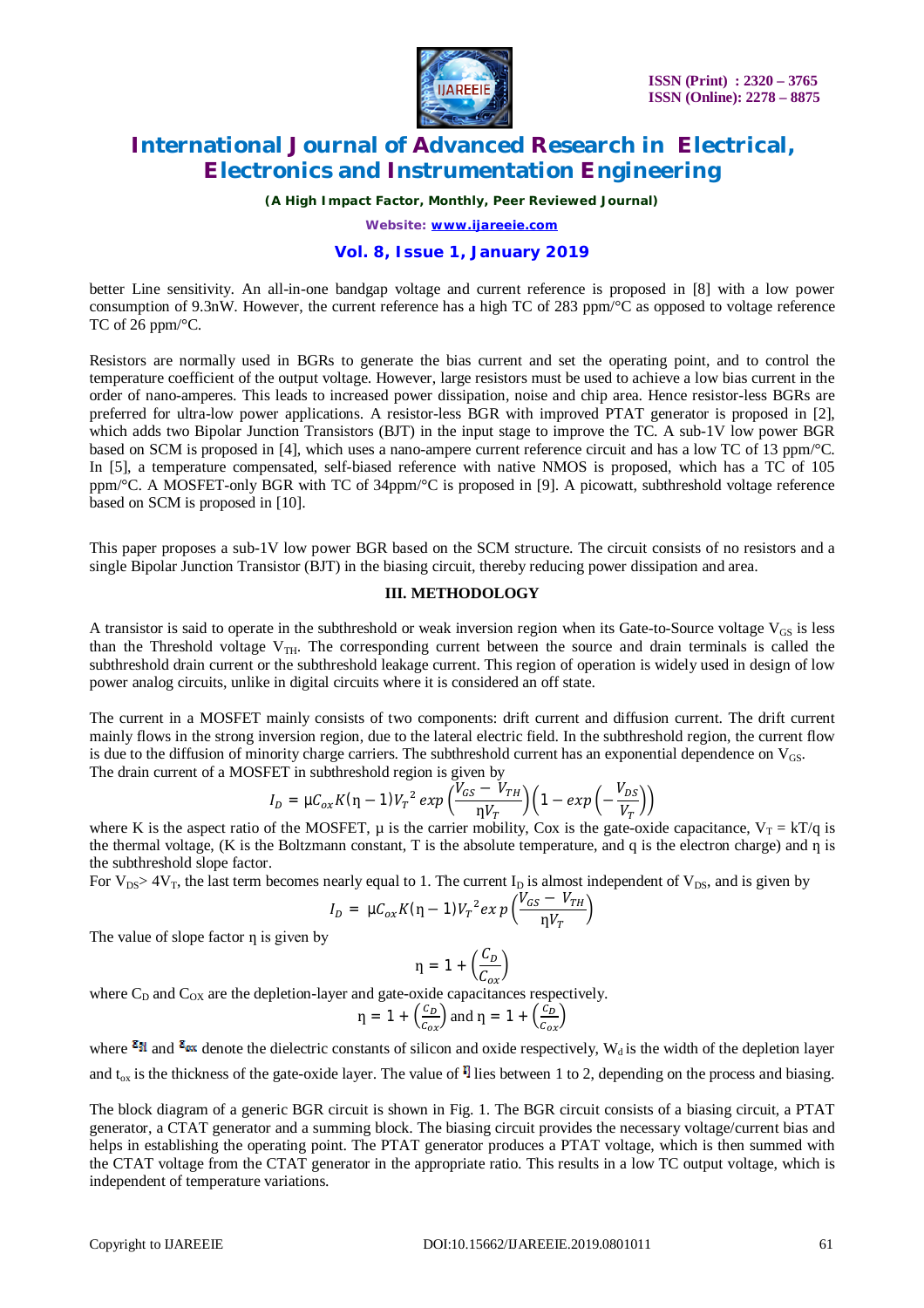

*(A High Impact Factor, Monthly, Peer Reviewed Journal)*

*Website: [www.ijareeie.com](http://www.ijareeie.com)*

**Vol. 8, Issue 1, January 2019**



Fig 1 Block Diagram of a Generic BGR circuit

The biasing circuit provides a suitable voltage or current bias to the PTAT and CTAT generators. The biasing circuit helps in setting the operating point of the circuit. In a traditional BGR circuit, resistors are used to generate the bias current. However, the bias current of subthreshold circuits ranges in the order of nano-amperes and requires large value of resistors, which in turn increases the power dissipation and chip area. Thus resistor-less BGRs are used with self/external biasing.

The biasing circuit with a single bipolar transistor is shown in Fig. 2. The voltage across the diode-connected PNP transistor is divided among the transistors M3-M5 [4]. The  $V_{DS}$  of M5 is provided as the bias voltage to the core circuit.



A PTAT voltage is normally generated by taking the voltage difference between two PN junctions. The standard Self-Cascode MOSFET structure is used for the generation of the PTAT voltage[4,11,12]. The SCM PTAT generator used in the proposed BGR is shown in Fig.3.

In the SCM structure, both the transistors operate in the subthreshold region. The output voltage of this circuit is taken across the drain-to-source voltage of the bottom transistor and is given by the difference in gate-to-source voltages of the two transistors.

$$
V_{OUT} = V_{GS2} - V_{GS1} = \frac{n k T}{q} ln \left( \frac{I_2}{I_s} \left( \frac{L}{W} \right)_2 \right) - \frac{n k T}{q} ln \left( \frac{I_1}{I_s} \left( \frac{L}{W} \right)_1 \right)
$$
  

$$
V_{OUT} = n V_T ln \left( \frac{I_2}{I_1} * \frac{K_1}{K_2} \right).
$$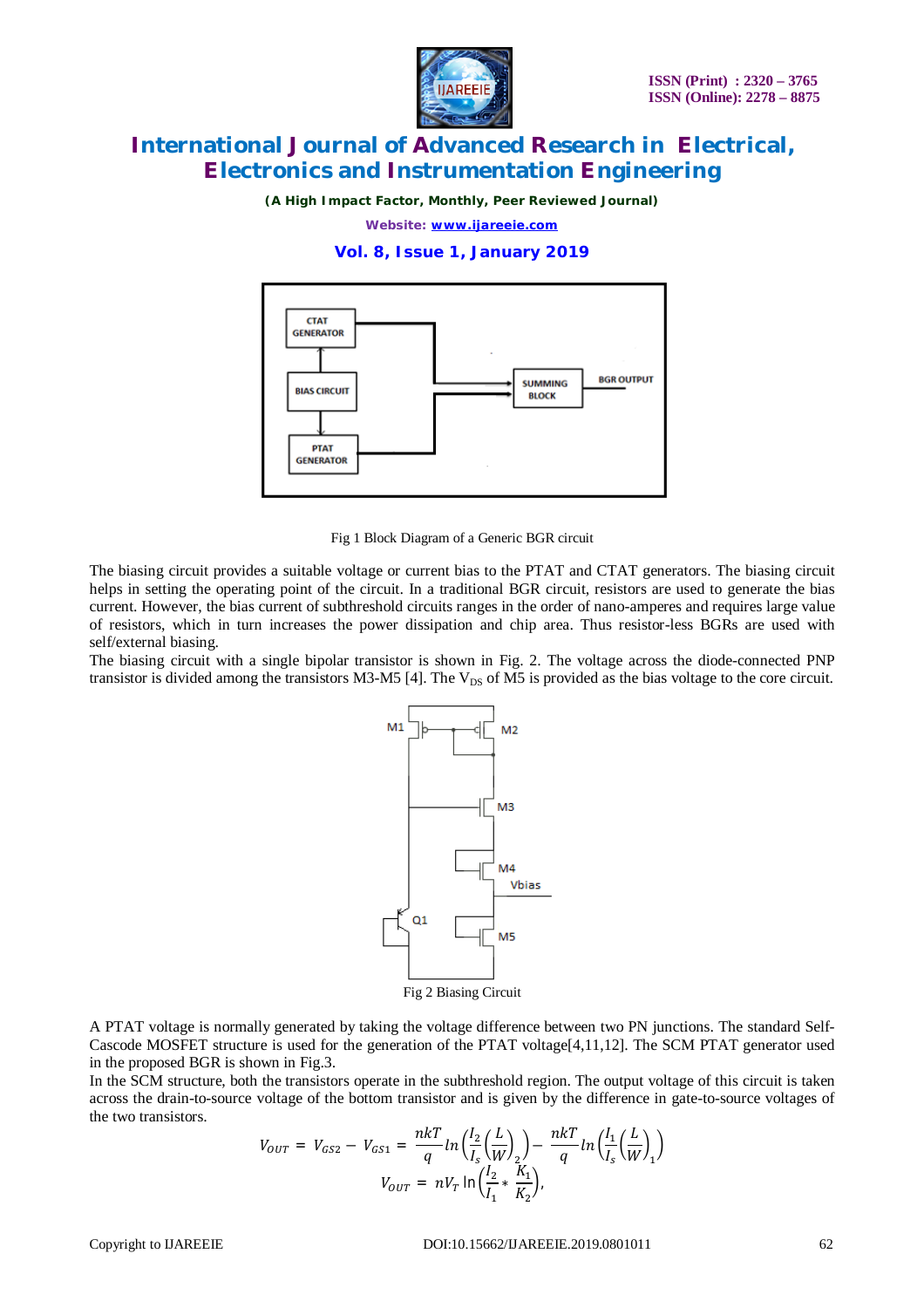

(A High Impact Factor, Monthly, Peer Reviewed Journal)

Website: www.ijareeie.com

### Vol. 8, Issue 1, January 2019

where K1 and K2 are the aspect ratios of M1 and M2 respectively, and  $V<sub>T</sub>$  is the thermal voltage. The output voltage is directly proportional to the absolute temperature and behaves like a PTAT voltage.



Fig 3 SCM PTAT Generator

The CTAT voltage is normally generated from the gate-to-source voltage  $V_{GS}$  or base-to-emitter voltage  $V_{BE}$  (in case of a bipolar transistor). The  $V_{GS}$  of a MOSFET operating in the subthreshold region is given by

$$
V_{GS} = \eta V_T \ln \left( \frac{I_D}{\mu C_{ox} K (\eta - 1) V_T^2} \right) + V_{TH}
$$

Differentiating  $V_{GS}$  with respect to temperature gives a voltage with negative temperature coefficient. This is due to the negative dependence of threshold voltage w.r.t temperature. A diode-connected MOSFET is used as the CTAT generator in the proposed circuit.

The schematic of the proposed subthreshold BGR is shown in Fig. 4. The circuit mainly consists of a PTAT and a CTAT generator. The resistors in the traditional BGR are replaced by MOS-resistors M18 and M23. The MOSFET M18 is biased to produce a bias current of 3nA. The reference current is mirrored to the other branches using PMOS current mirrors M6-M15.

The PTAT voltage is generated by cascading two SCM structures, comprising of MOSFETs M19–M22. The CTAT voltage is generated by the diode-connected MOSFET M24.

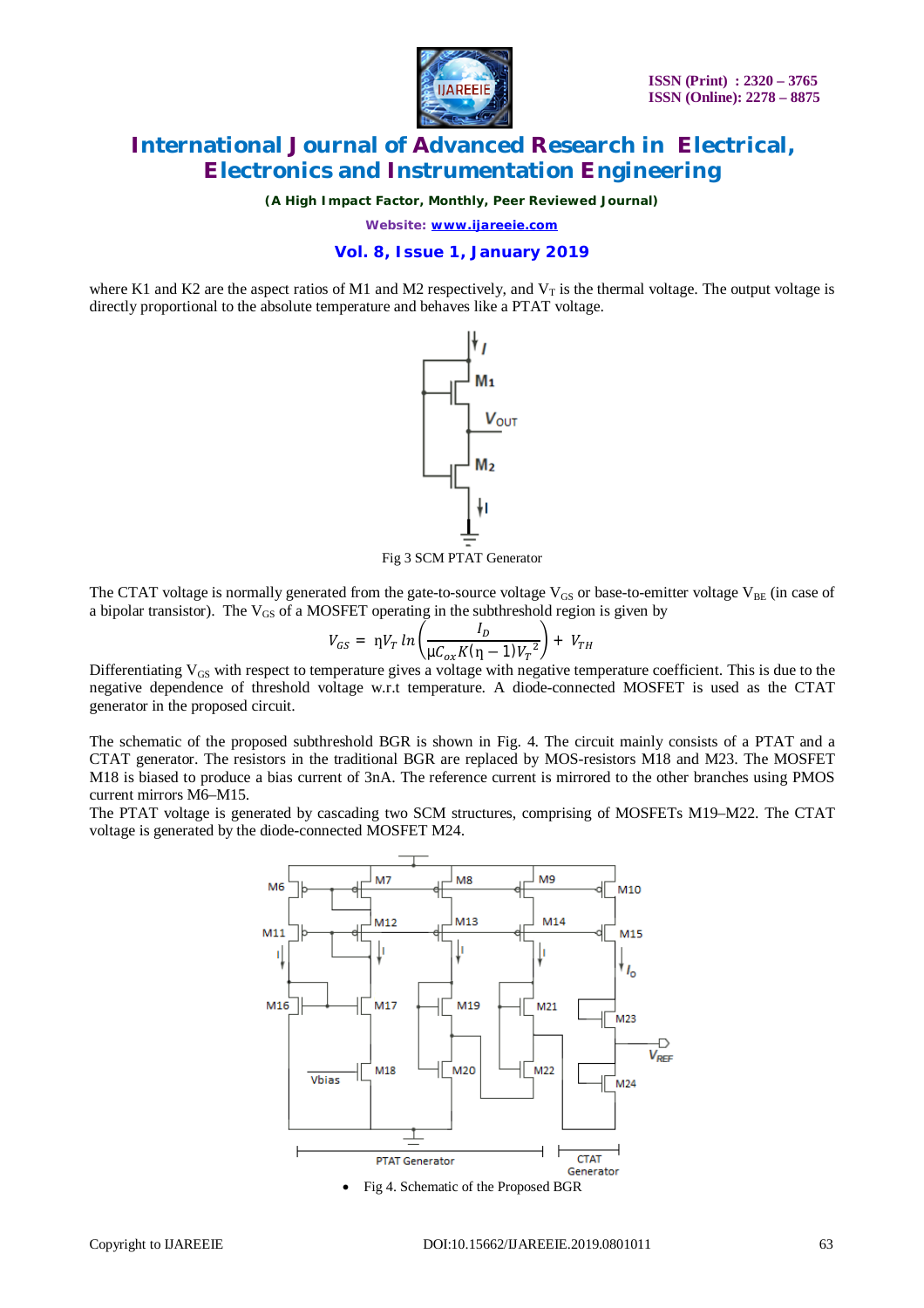

*(A High Impact Factor, Monthly, Peer Reviewed Journal)*

*Website: [www.ijareeie.com](http://www.ijareeie.com)*

**Vol. 8, Issue 1, January 2019**

The temperature compensated output voltage is given by

$$
V_{REF} = V_{GS20} - V_{GS19} + V_{GS22} - V_{GS21} + V_{GS24}
$$
  
\n
$$
V_{REF} = nV_{T}ln\left(\frac{I_{20}}{I_{19}} * \frac{K_{19}}{K_{20}}\right) + nV_{T}ln\left(\frac{I_{22}}{I_{21}} * \frac{K_{21}}{K_{22}}\right) + V_{GS24}
$$
  
\n
$$
V_{REF} = nV_{T}ln\left(\frac{I_{20}}{I_{19}} * \frac{I_{22}}{I_{21}} * \frac{K_{19}}{K_{20}} * \frac{K_{21}}{K_{22}}\right) + V_{GS24}
$$

The negative temperature coefficient of CTAT voltage is compensated by choosing appropriate aspect ratios of MOSFETs M19–M22.

#### **IV. RESULT AND DISCUSSION**

The circuit was simulated in a standard 90nm CMOS process. The circuit produces an output reference of 381.63mV at room temperature. The BGR operates over a temperature range of -50°C to 80°C, with maximum variation of 1.23mV. The plot of output voltage versus temperature is shown in Fig. 5.



Fig 5 Variation of BGR output w.r.t Temperature

The value of Temperature Coefficient is calculated<sup>[12]</sup> as

$$
T.C. = \frac{\Delta V_{REF}}{\Delta T * V_{REFNOM}}
$$

where  $\Delta V_{REF}$  is the change in *V<sub>REF</sub>*over a temperature difference of  $\Delta T$ , and *V<sub>REFNOM</sub>* is the nominal *V<sub>REF</sub>* at room temperature.

The circuit draws a current of 12nA from a 0.8V supply. This leads to a power consumption of 9.624nW at 0.8V supply at room temperature. The variation of output voltage over supply voltage range is shown in Fig. 6.